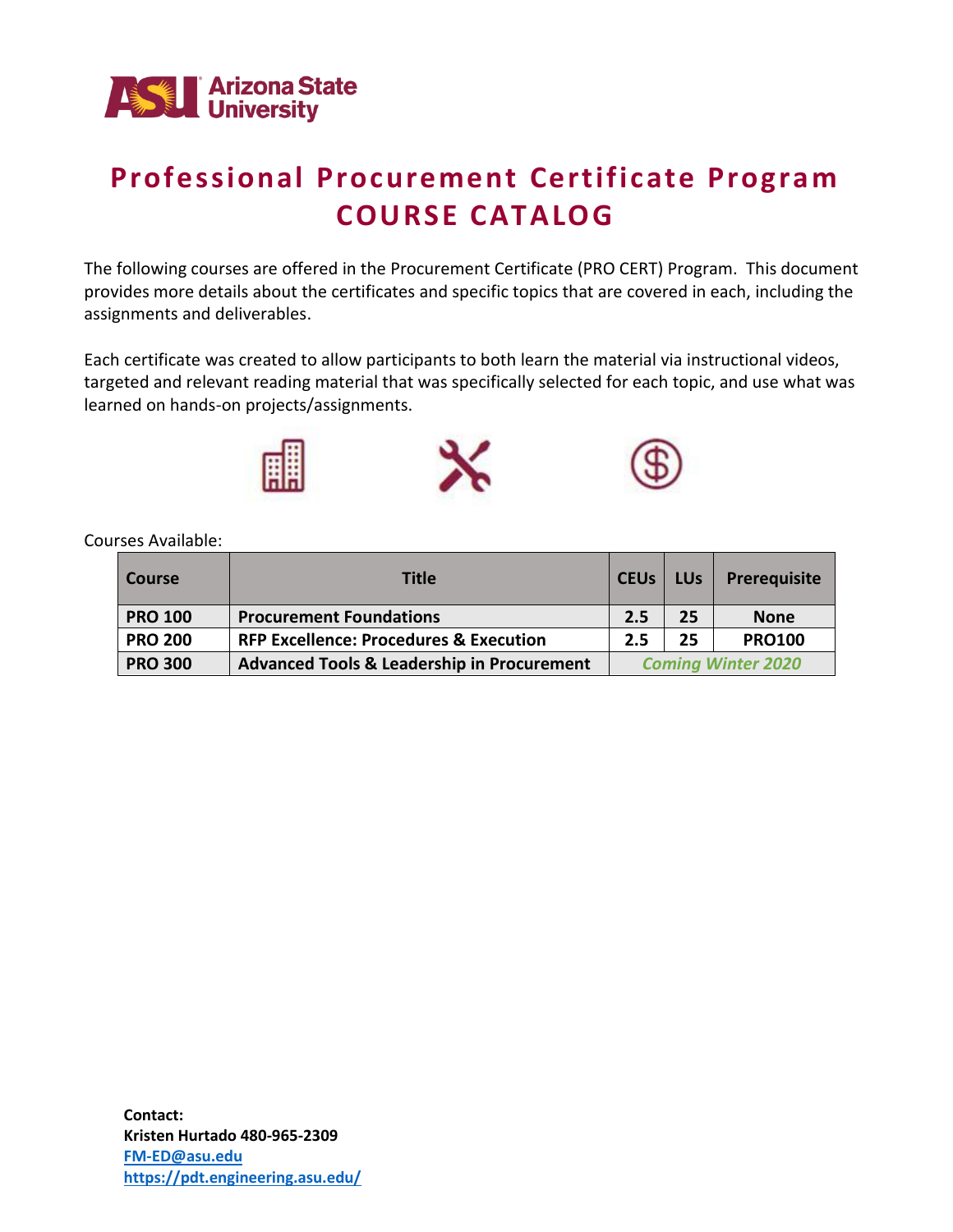

## *P r o c u r e m e n t F o u n d a t i o n s*

Course Code: *PRO100*

Suggested Prerequisite: *None* Approximate Duration: *4-6 weeks* Credits: *25 Learning Units/Professional Development Hours (2.5 CEUs)*

### **OVERVIEW**

The procurement of goods and services is a critical function within many organizations. This certificate focuses on providing a foundational understanding and application of the key procurement **Scope of Work** fundamentals and core concepts. The certificate covers the different types of solicitations and elements of Requests for Proposals (RFPs). Participants will gain exposure to industry practices and case studies, which will build knowledge and **Criteria & Weights** allow participants to improve communication and interaction with internal staff. From this exposure, participants will be able to ask good questions, evaluate alternatives, and make critical decisions.

### **LEARNING MATERIAL**

### **Fundamental Concepts of Procurement**

- □ Procurement Overview
- □ Core Procurement Fundamentals

### **Ethics and Conflicts in Procurement**

- □ Role of the Procurement Agent
- □ Ethics

### **Common Types of Solicitations**

- □ Overview of Solicitations
- □ The ITB Solicitation
- □ The RFP Solicitation
- □ Sole Source Awards
- □ Requests for Information
- □ Contracts vs Solicitations
- □ Introduction to RFP Fundamentals

#### **RFP Format & Structure**

- □ Impacts of the RFP Format & Structure
- □ Critical Elements

- □ Overview
- □ Budgets
- □ Current Conditions

- □ Overview
- □ Past Performance & References
- □ Proposal Documents
- □ Weighting Schemes

### **Other Elements**

- □ Administrative Procedures
- □ Submittal Forms, Exhibits, & Attachments

#### **READINGS**

Supplementary reading provided (includes industry best practices, codes, policies, and case studies)

#### **ASSIGNMENTS**

- 1) Procurement Fundamental Policies Assessment
- 2) Protests Review
- 3) RFP Comparative Assessment
- 4) Client Scope Scenarios
- 5) Key Wisdoms Application